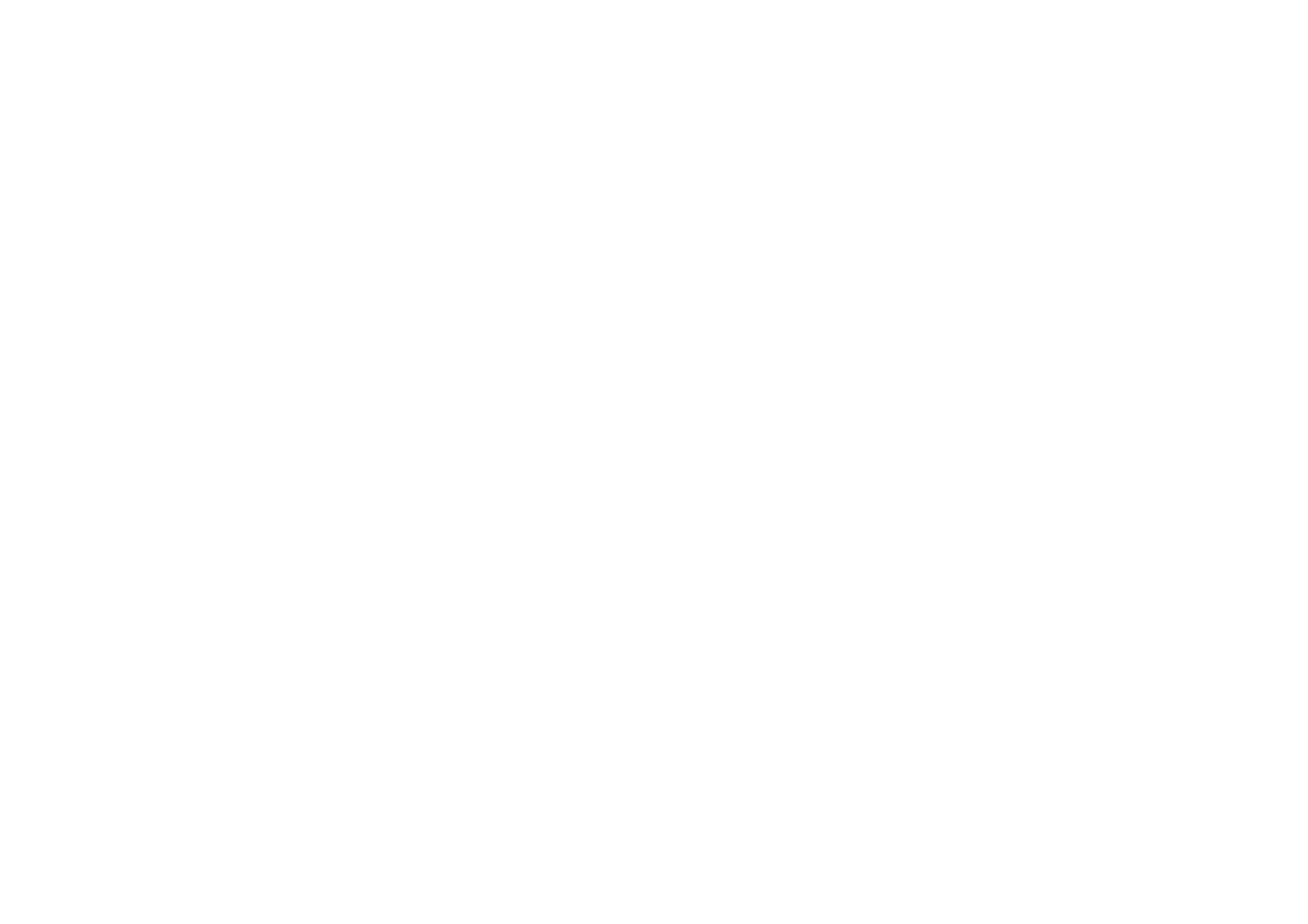### **Plantilla del Personal de Administración y Servicios por área/unidad**

| AREA                      | <b>UNIDAD</b>                             | <b>EFECTIVOS</b>        | SEG.SOCIAL | <b>SUELDO</b> | <b>TRIENIOS</b> | C.DESTINO  | <b>C.ESPECIFICO</b> | REG.JORNADA | CARRERA<br>PROFESIONAL (RETRIB.PERS) | <b>OTROS</b> | <b>SUBTOTAL</b> |
|---------------------------|-------------------------------------------|-------------------------|------------|---------------|-----------------|------------|---------------------|-------------|--------------------------------------|--------------|-----------------|
| ASISTENCIA A LA DIRECCIÓN | CONSEJO SOCIAL-GESTIÓN                    | $\overline{2}$          | 25.531,82  | 30.807,90     | 12.264,09       | 27.687,06  | 46.812,70           | 9.972,42    | 3.953,17                             | $\sim$       | 157.029,16      |
|                           | CONSEJO SOCIAL-SECRETARÍA                 | 1                       | 12.143,34  | 11.040,38     | 3.479,61        | 7.972,24   | 15.627,60           | 5.571,89    | 3.558,62                             | $\sim$       | 59.393,68       |
|                           | CONTROL INTERNO-GESTIÓN                   | 5                       | 58.569,70  | 67.303,68     | 20.775,83       | 48.904,00  | 93.455,03           | 7.091,61    | 14.430,98                            | $\sim$       | 310.530,83      |
|                           | DEFENSOR UNIVERSITARIO-SECRETARÍA         | 1                       | 12.033,70  | 14.415,03     | 3.857,60        | 9.114,78   | 14.688,55           | 3.647,15    | 1.100,64                             | $\sim$       | 58.857,46       |
|                           | FORMACIÓN Y NORMATIVA                     | 1                       | 12.765,91  | 14.415,03     | 5.723,14        | 10.917,63  | 20.723,42           | 6.584,75    | 5.173,46                             | $\sim$       | 76.303,34       |
|                           | GAB. DE APOYO A CONSEJO DE DIR.-GABINETE  | 18                      | 186.998,11 | 215.905,56    | 52.005,48       | 140.754,25 | 264.712,79          | 53.135,92   | 27.430,99                            | $\sim$       | 940.943,09      |
|                           | GAB. RECTOR-APOYO A EX RECTORES           | $\overline{2}$          | 23.813,99  | 22.080,76     | 7.879,85        | 15.944,48  | 31.255,21           | 6.686,71    | 8.814,44                             | $\sim$       | 116.475,43      |
|                           | GAB. RECTOR-COMUNICACIÓN Y MEDIOS         | $\overline{2}$          | 23.919,61  | 28.830,06     | 5.870,37        | 18.229,56  | 27.340,20           | 9.725,66    | 3.076,58                             | $\sim$       | 116.992,04      |
|                           | GAB. RECTOR-GAB. TÉC. DE ASESORAMIENTO    | $\overline{4}$          | 48.757,40  | 47.536,16     | 2.357,77        | 34.834,35  | 66.251,77           | 16.614,82   | 3.558,62                             | $\sim$       | 219.910,89      |
|                           | GAB. RECTOR-GESTIÓN                       | 5                       | 57.927,77  | 61.951,19     | 14.316,27       | 46.898,66  | 94.899,03           | 20.565,04   | 13.987,66                            | $\sim$       | 310.545,61      |
|                           | GAB. RECTOR-PROMOC. Y RELAC.-CIDI         | $\overline{\mathbf{3}}$ | 28.064,15  | 38.473,62     | 8.833,04        | 23.264,69  | 38.628,83           | $\sim$      | 6.691,41                             | $\sim$       | 143.955,74      |
|                           | GAB. RECTOR-PROMOC. Y RELAC.-MARKETING    | 1                       | 9.724,28   | 14.415,03     | 1.780,29        | 7.972,24   | 13.670,10           | $\sim$      | $\sim$                               | $\sim$       | 47.561,93       |
|                           | GAB. RECTOR-PROMOC. Y RELAC.-REL. INST.   | $\overline{4}$          | 33.191,50  | 39.114,53     | 5.591,62        | 25.089,67  | 42.548,83           | $\sim$      | 6.980,36                             | $\sim$       | 152.516,52      |
|                           | GERENCIA DEL CAMPUS DE AB                 | $\overline{4}$          | 43.532,77  | 52.888,65     | 13.444,76       | 38.079,33  | 77.066,59           | 19.754,75   | 9.035,75                             | $\sim$       | 253.802,61      |
|                           | GERENCIA DEL CAMPUS DE CR                 | 1                       | 9.329,91   | 11.040,38     | 2.094,73        | 6.173,53   | 10.618,75           | 2.735,03    | 3.640,74                             | $\sim$       | 45.633,07       |
|                           | GERENCIA DEL CAMPUS DE CU                 | $\overline{2}$          | 21.572,18  | 27.433,25     | 7.294,08        | 19.189,46  | 40.582,90           | 9.826,64    | 7.195,96                             | $\sim$       | 133.094,48      |
|                           | GERENCIA DEL CAMPUS DE TO                 | $\overline{2}$          | 21.916,08  | 27.433,25     | 7.033,47        | 20.462,38  | 40.582,90           | 10.384,17   | 2.681,64                             | $\sim$       | 130.493,89      |
|                           | GERENCIA-GABINETE                         | 5                       | 53.677,39  | 60.554,38     | 17.674,50       | 44.581,87  | 85.474,65           | 22.489,90   | 14.858,17                            | $\sim$       | 299.310,86      |
|                           | GESTIÓN DE PROYECTOS                      | $\overline{7}$          | 87.556,02  | 105.441,91    | 36.712,02       | 87.997,93  | 170.117,93          | 45.892,41   | 28.554,96                            | $\sim$       | 562.273,18      |
|                           | INSPECCIÓN DE SERVICIOS                   | $\overline{2}$          | 25.531,82  | 32.785,74     | 13.038,93       | 31.016,73  | 55.829,09           | 14.689,59   | 10.593,44                            | ÷            | 183.485,33      |
|                           | PLANIFICACIÓN Y CALIDAD                   | $\overline{4}$          | 50.019,57  | 59.637,95     | 14.120,35       | 44.862,90  | 84.854,19           | 20.869,44   | 11.852,97                            | $\sim$       | 286.217,38      |
|                           | SECRETARÍA GENERAL-ARCHIVO UNIVERSITARIO  | 5                       | 51.472,74  | 69.281,52     | 14.449,50       | 39.124,49  | 65.266,03           | 6.584,75    | 5.053,58                             | $\sim$       | 251.232,61      |
|                           | SECRETARÍA GENERAL-ASESORÍA JURÍDICA      | 8                       | 92.495,90  | 120.437,97    | 33.179,72       | 76.782,13  | 148.999,95          | 24.871,19   | 20.825,55                            | $\sim$       | 517.592,41      |
|                           | SECRETARÍA GENERAL-GABINETE               | 5                       | 52.895,44  | 58.872,05     | 12.705,63       | 40.079,68  | 75.521,07           | 21.121,96   | 5.131,63                             | $\sim$       | 266.327,45      |
|                           | SECRETARÍA GENERAL-REGISTRO GENERAL       | $\overline{4}$          | 38.783,74  | 47.536,16     | 11.723,45       | 27.940,25  | 45.036,98           | 7.502,88    | 11.169,77                            | $\sim$       | 189.693,22      |
|                           | VIC. DE CIENCIAS DE LA SALUD-GABINET      | $\overline{2}$          | 21.109,14  | 22.080,76     | 5.407,98        | 14.847,77  | 26.246,35           | 8.408,76    | 5.145,12                             | $\sim$       | 103.245,88      |
|                           | VIC. DE INTERNACIONALIZACIÓN-GABINETE     | $\overline{2}$          | 18.769,64  | 20.398,43     | 3.181,73        | 14.145,77  | 26.246,35           | 8.306,92    | 754,42                               | $\sim$       | 91.803,26       |
|                           | VIC. DE POLÍTICA CIENTÍFICA-GABINETE      | $\overline{2}$          | 20.721,29  | 22.080,76     | 3.891,59        | 14.847,77  | 26.246,35           | 10.637,29   | 2.923,84                             | $\sim$       | 101.348,90      |
|                           | VIC. SOSTENIBILIDAD E INFRAESTRUCTURA-GA  | $\overline{2}$          | 21.273,81  | 22.080,76     | 5.819,96        | 14.496,91  | 26.246,35           | 8.459,06    | 5.674,44                             | $\sim$       | 104.051,30      |
|                           | VIC.COORDIN, COMUNICACIÓN Y PROMOCIÓN-GAB | $\overline{2}$          | 21.231,93  | 25.455,41     | 4.682,41        | 14.145,77  | 26.246,35           | 8.306,92    | 3.777,64                             | $\sim$       | 103.846,43      |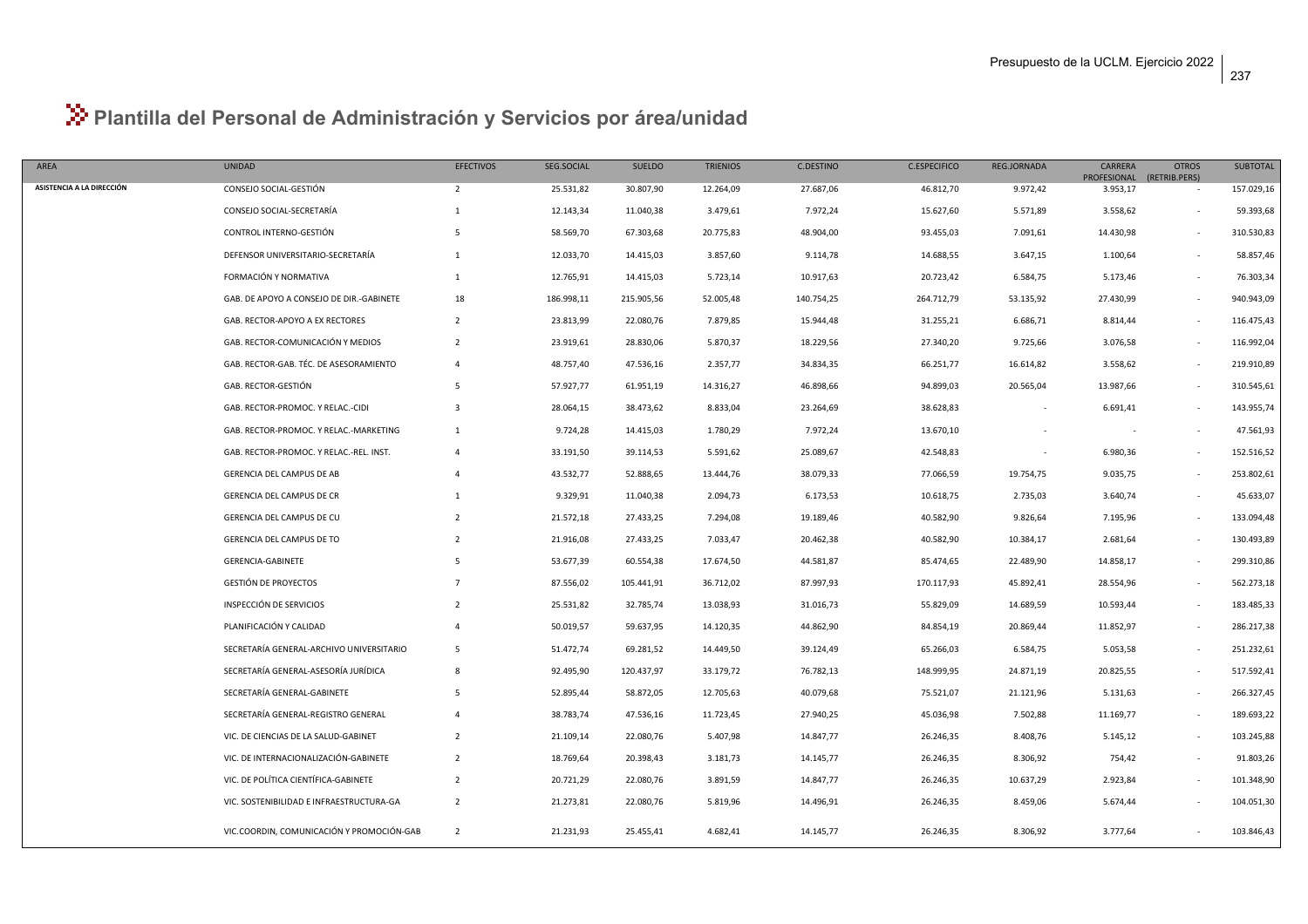| AREA                            | <b>UNIDAD</b>                             | <b>EFECTIVOS</b>        | SEG.SOCIAL   | <b>SUELDO</b> | <b>TRIENIOS</b> | <b>C.DESTINO</b> | <b>C.ESPECIFICO</b> | REG.JORNADA | CARRERA<br>PROFESIONAL (RETRIB.PERS) | <b>OTROS</b>             | SUBTOTAL     |
|---------------------------------|-------------------------------------------|-------------------------|--------------|---------------|-----------------|------------------|---------------------|-------------|--------------------------------------|--------------------------|--------------|
|                                 | VIC.CULTURA, DEPORTE Y RESPON.SOCIAL-GABI | 1                       | 12.765,91    | 14.415,03     | 3.987,26        | 7.972,24         | 15.627,60           | 5.571,89    | 4.407,22                             |                          | 64.747,15    |
|                                 | VIC.ESTUDIOS, CALIDAD Y ACREDITACIÓN-GABI | $\overline{2}$          | 19.890,84    | 20.398,43     | 3.891,59        | 14.145,77        | 26.246,35           | 8.306,92    | 4.407,22                             | $\sim$                   | 97.287,12    |
|                                 | VIC.INNOVACIÓN, EMPLEO Y EMPREN-GABINETE  | $\overline{2}$          | 22.315,23    | 25.455,41     | 4.814,79        | 15.859,80        | 26.246,35           | 10.890,42   | 3.648,60                             | $\sim$                   | 109.230,59   |
|                                 | VIC.POSTGRADO Y FORMACION PERMANTE-GABIN  | $\overline{2}$          | 20.006,95    | 22.080,76     | 5.613,04        | 14.145,77        | 26.246,35           | 6.078,38    | 3.683,74                             | $\sim$                   | 97.854,99    |
|                                 | VIC.PROFESORADO Y DESARROLLO PROF-GABINE  | $\overline{\mathbf{3}}$ | 30.831,87    | 31.438,81     | 5.688,44        | 22.118,01        | 36.865,11           | 11.650,28   | 5.605,89                             |                          | 144.198,39   |
|                                 | VIC.TRANSFORMACIÓN Y ESTRAT.DIGITAL-GABI  | 1                       | 12.508,56    | 14.415,03     | 3.594,56        | 7.972,24         | 15.627,60           | 3.343,36    | 3.718,66                             | $\overline{\phantom{a}}$ | 61.180,01    |
|                                 | VICERRECTORADO DE ESTUDIANTES             | $\overline{1}$          | 12.424,55    | 11.040,38     | 3.725,22        | 7.972,24         | 15.627,60           | 5.571,89    | 4.407,22                             | $\sim$                   | 60.769,11    |
|                                 | VICERRECTORADO ECONOMIA Y PLANIFICACION-  | $\overline{2}$          | 21.177,31    | 20.398,43     | 4.584,02        | 14.145,77        | 26.246,35           | 6.078,38    | 4.407,22                             | $\sim$                   | 97.037,49    |
| TOTAL ASISTENCIA A LA DIRECCIÓN |                                           | 122                     | 1.337.251,88 | 1.551.370,49  | 387.088,67      | 1.070.690,12     | 1.990.530,18        | 447.929,16  | 281.912,32                           | $\sim$                   | 7.066.772,84 |
| <b>BIBLIOTECAS</b>              | <b>DIRECCION</b>                          | $\overline{4}$          | 47.688,34    | 60.218,98     | 20.971,18       | 42.823,86        | 81.919,36           | 12.283,57   | 15.260,95                            | $\sim$                   | 281.166,25   |
|                                 | SERVICIO DE BIBLIOTECA DEL CAMPUS DE AB   | 21                      | 224.190,10   | 277.696,22    | 76.190,65       | 169.587,00       | 275.137,33          | 8.137,40    | 58.494,02                            | $\sim$                   | 1.089.432,72 |
|                                 | SERVICIO DE BIBLIOTECA DEL CAMPUS DE CR   | 22                      | 225.152,65   | 273.841,20    | 69.945,30       | 169.789,06       | 296.102,08          | 25.187,59   | 45.651,85                            |                          | 1.105.669,73 |
|                                 | SERVICIO DE BIBLIOTECA DEL CAMPUS DE CU   | 13                      | 137.012,58   | 172.499,95    | 41.473,55       | 107.388,31       | 182.470,70          | 5.956,72    | 25.630,60                            |                          | 672.432,41   |
|                                 | SERVICIO DE BIBLIOTECA DEL CAMPUS DE TO   | 24                      | 237.394,00   | 290.569,46    | 56.692,31       | 180.252,73       | 316.517,34          | 2.469,30    | 42.865,81                            | $\sim$                   | 1.126.760,95 |
| <b>TOTAL BIBLIOTECAS</b>        |                                           | 84                      | 871.437,68   | 1.074.825,82  | 265.272,99      | 669.840,96       | 1.152.146,81        | 54.034,58   | 187.903,23                           | $\sim$                   | 4.275.462,07 |
| <b>CENTROS Y APOYO</b>          | UD.GEST.CEN.-ADM.CEN.AB.FTAD.FARMACIA AB  | 2                       | 14.793,86    | 20.398,43     | 4.864,48        | 11.645,48        | 17.507,28           | $\sim$      | 3.147,98                             | $\sim$                   | 72.357,51    |
|                                 | UD.GEST.CEN.-ADM.CEN.AB-AGRUP. ENF./HUM.  | 6                       | 53.207,77    | 68.230,11     | 16.448,85       | 42.483,57        | 61.813,41           |             | 12.546,23                            |                          | 254.729,93   |
|                                 | UD.GEST.CEN.-ADM.CEN.AB-AGRUP. INF./IND.  | 6                       | 51.103,71    | 66.252,26     | 14.753,52       | 38.664,96        | 60.486,08           |             | 13.657,83                            |                          | 244.918,36   |
|                                 | UD.GEST.CEN.-ADM.CEN.AB-AGRUP.DER/ECO/RL  | 9                       | 73.320,71    | 97.691,07     | 20.474,81       | 58.853,16        | 87.513,69           |             | 15.744,26                            | $\sim$                   | 353.597,71   |
|                                 | UD.GEST.CEN.-ADM.CEN.AB-FTAD. MEDICINA    | $\overline{\mathbf{3}}$ | 29.044,17    | 34.813,46     | 10.288,31       | 21.331,75        | 33.527,16           |             | 8.254,04                             | $\sim$                   | 137.258,89   |
|                                 | UD.GEST.CEN.-ADM.CEN.AB-FTAD.EDUCACION A  | -5                      | 42.104,24    | 50.154,91     | 11.436,57       | 33.061,91        | 49.775,80           |             | 9.155,58                             | $\sim$                   | 195.689,00   |
|                                 | UD.GEST.CEN.-ADM.CEN.CR-AGR. ING.CAM/IND  | $\overline{7}$          | 58.913,72    | 68.871,01     | 15.700,57       | 43.610,26        | 69.937,73           |             | 15.329,44                            | $\sim$                   | 272.362,73   |
|                                 | UD.GEST.CEN.-ADM.CEN.CR-E.S. INF.         | $\Delta$                | 37.648,46    | 42.479,19     | 12.086,73       | 29.388,67        | 49.547,03           | $\sim$      | 7.777,94                             | $\sim$                   | 178.928,02   |
|                                 | UD.GEST.CEN.-ADM.CEN.CR-ES.ING.AGRONO.CR  | $\overline{\mathbf{3}}$ | 27.131,86    | 33.121,13     | 10.421,40       | 21.416,43        | 32.330,06           |             | 8.282,42                             |                          | 132.703,31   |
|                                 | UD.GEST.CEN.-ADM.CEN.CR-FTAD ENF. CR      | $\overline{3}$          | 26.226,77    | 31.438,81     | 5.968,90        | 21.416,43        | 32.330,06           |             | 5.983,08                             |                          | 123.364,05   |
|                                 | UD.GEST.CEN.-ADM.CEN.CR-FTAD. DER Y CCSS  | 6                       | 46.146,49    | 62.877,61     | 9.039,53        | 37.086,30        | 57.900,12           |             | 12.654,78                            | $\sim$                   | 225.704,83   |
|                                 | UD.GEST.CEN.-ADM.CEN.CR-FTAD. LETRAS      | 5                       | 45.525,97    | 51.837,24     | 11.920,37       | 34.860,62        | 57.671,35           |             | 10.609,30                            | $\sim$                   | 212.424,85   |
|                                 | UD.GEST.CEN.-ADM.CEN.CR-FTAD.CC.TEC.QUIM  | $\overline{a}$          | 34.185,32    | 44.161,51     | 10.964,90       | 28.291,54        | 41.651,48           |             | 7.947,38                             | $\sim$                   | 167.202,12   |
|                                 | UD.GEST.CEN.-ADM.CEN.CR-FTAD.EDUCACION C  | $\overline{4}$          | 33.162,53    | 40.796,86     | 9.580,02        | 25.089,67        | 41.651,48           |             | 6.706,56                             |                          | 156.987,13   |
|                                 | UD.GEST.CEN.-ADM.CEN.CR-FTAD.MEDICINA     | $\overline{2}$          | 15.094,49    | 22.080,76     | 3.700,80        | 14.145,77        | 17.507,28           |             | 1.298,83                             |                          | 73.827,93    |
|                                 | UD.GEST.CEN.-ADM.CEN.CU-AG.CCSS/CCED/HUM  | 6                       | 50.610,58    | 64.569,94     | 11.274,63       | 41.079,56        | 61.813,41           |             | 7.271,57                             | $\sim$                   | 236.619,69   |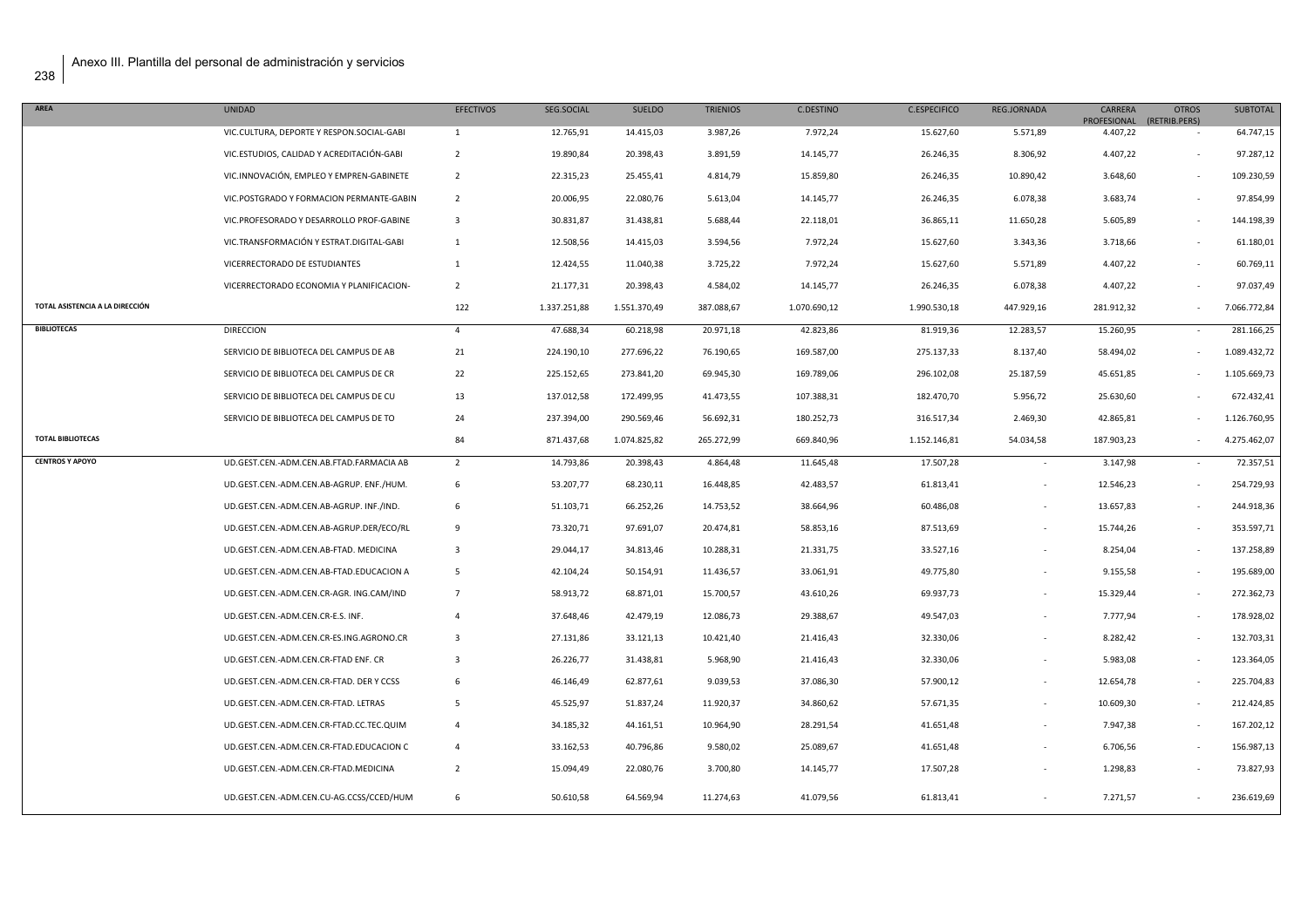| AREA                    | <b>UNIDAD</b>                            | <b>EFECTIVOS</b>        | SEG.SOCIAL   | SUELDO       | <b>TRIENIOS</b> | <b>C.DESTINO</b> | C.ESPECIFICO | REG.JORNADA | CARRERA    | <b>OTROS</b><br>PROFESIONAL (RETRIB.PERS) | <b>SUBTOTAL</b> |
|-------------------------|------------------------------------------|-------------------------|--------------|--------------|-----------------|------------------|--------------|-------------|------------|-------------------------------------------|-----------------|
|                         | UD.GEST.CEN.-ADM.CEN.CU-AGR. ENF/TR.SOC. | 6                       | 52.673,44    | 67.934,59    | 16.087,85       | 42.788,45        | 61.813,41    |             | 16.330,71  |                                           | 257.628,44      |
|                         | UD.GEST.CEN.-ADM.CEN.CU-ESCUELA POLIT.CU | $\overline{\mathbf{3}}$ | 26.140,16    | 34.813,46    | 8.303,82        | 21.331,75        | 32.330,06    |             | 4.933,58   |                                           | 127.852,83      |
|                         | UD.GEST.CEN.-ADM.CEN.CU-FTAD. B. ARTES   | $\overline{\mathbf{3}}$ | 25.832,60    | 34.813,46    | 7.412,03        | 22.033,75        | 32.330,06    |             | 3.926,65   |                                           | 126.348,56      |
|                         | UD.GEST.CEN.-ADM.CEN.CU-FTAD. PERIODISMO | $\overline{4}$          | 39.212,91    | 49.228,48    | 12.849,86       | 30.531,21        | 47.152,85    |             | 7.424,46   |                                           | 186.399,77      |
|                         | UD.GEST.CEN.-ADM.CEN.CU-FTAD.EDUCACION C | $\overline{4}$          | 34.475,80    | 44.161,51    | 10.597,62       | 25.089,67        | 41.651,48    |             | 12.646,82  |                                           | 168.622,90      |
|                         | UD.GEST.CEN.-ADM.CEN.TO-AGR.CEU TALAVERA | 5                       | 41.040,28    | 50.154,91    | 7.276,52        | 31.965,21        | 51.034,44    |             | 3.910,34   | $\overline{\phantom{a}}$                  | 185.381,69      |
|                         | UD.GEST.CEN.-ADM.CEN.TO-ESCU. ARQUITECTU | $\mathbf{1}$            | 7.896,11     | 11.040,38    | 1.814,27        | 6.875,53         | 9.382,96     |             | 1.611,02   | $\overline{\phantom{a}}$                  | 38.620,28       |
|                         | UD.GEST.CEN.-ADM.CEN.TO-FABRICA DE ARMAS | 15                      | 118.455,50   | 147.100,08   | 19.207,31       | 92.297,78        | 141.362,86   |             | 13.843,30  | $\overline{\phantom{a}}$                  | 532.266,83      |
|                         | UD.GEST.CEN.-ADM.CEN.TO-FTAD. CCJJ Y SS  | -5                      | 40.554,17    | 53.529,56    | 8.667,39        | 32.275,66        | 49.775,80    |             | 3.244,94   |                                           | 188.047,51      |
|                         | UD.GEST.CEN.-ADM.CEN.TO-FTAD. HUM.       | $\overline{2}$          | 19.433,97    | 22.080,76    | 4.847,06        | 14.145,77        | 24.205,74    |             | 4.407,22   | $\sim$                                    | 89.120,52       |
|                         | UD.GEST.CEN.-ADM-CEN.AB-ETS IN.AGRO Y MO | $\overline{4}$          | 35.416,48    | 47.546,16    | 8.708,09        | 27.505,71        | 41.651,48    |             | 7.483,48   | $\overline{\phantom{a}}$                  | 168.311,39      |
|                         | UD.GEST.CEN.-ADM-CEN.CR-ESC.ING.MINER.IN | $\overline{\mathbf{3}}$ | 25.922,01    | 29.756,48    | 6.626,06        | 19.617,72        | 33.527,16    |             | 5.947,76   | $\overline{\phantom{a}}$                  | 121.397,19      |
|                         | UNIDAD DE APOYO DEL CAMPUS DE AB         | 9                       | 74.265,84    | 92.644,09    | 20.020,56       | 55.256,60        | 92.947,66    | $\sim$      | 11.774,39  |                                           | 346.909,14      |
|                         | UNIDAD DE APOYO DEL CAMPUS DE CR         | 9                       | 71.991,16    | 85.904,79    | 14.348,12       | 52.449,44        | 91.513,52    |             | 3.339,62   | $\sim$                                    | 319.546,64      |
|                         | UNIDAD DE APOYO DEL CAMPUS DE CU         | 5                       | 42.126,53    | 53.519,56    | 11.878,53       | 33.368,79        | 52.901,12    |             | 6.965,58   |                                           | 200.760,11      |
|                         | UNIDAD DE APOYO DEL CAMPUS DE TO         | 8                       | 65.998,39    | 81.603,71    | 8.486,60        | 48.120,03        | 82.218,96    |             | 4.616,44   |                                           | 291.044,14      |
| TOTAL CENTROS Y APOYO   |                                          | 161                     | 1.359.656,01 | 1.705.606,26 | 346.056,09      | 1.058.079,17     | 1.658.762,94 | $\sim$      | 258.773,53 | $\sim$                                    | 6.386.934,00    |
| ECONÓMICA               | CONTABILIDAD                             | 14                      | 148.243,36   | 173.130,86   | 49.944,16       | 120.281,87       | 209.942,56   | 11.333,51   | 43.986,98  |                                           | 756.863,29      |
|                         | CONTRATACIÓN Y PATRIMONIO                | 12                      | 128.416,41   | 149.653,30   | 37.806,44       | 100.291,15       | 186.258,18   | 10.535,70   | 37.729,08  |                                           | 650.690,27      |
|                         | DIRECCIÓN                                | $\overline{\mathbf{3}}$ | 35.114,87    | 41.848,27    | 17.274,23       | 31.906,23        | 66.447,84    | 17.120,82   | 11.993,15  |                                           | 221.705,41      |
|                         | GESTIÓN ECONÓMICA DEL CAMPUS DE AB       | 14                      | 130.484,89   | 154.585,28   | 40.094,10       | 103.369,64       | 158.759,76   | $\sim$      | 30.050,45  |                                           | 617.344,11      |
|                         | GESTIÓN ECONÓMICA DEL CAMPUS DE CR       | 13                      | 113.880,77   | 141.852,58   | 29.443,36       | 90.217,47        | 149.308,11   | 3.647,15    | 18.964,18  | $\sim$                                    | 547.313,63      |
|                         | GESTIÓN ECONÓMICA DEL CAMPUS DE CU       | 6                       | 60.934,67    | 74.683,89    | 20.088,25       | 48.109,18        | 76.623,91    | 6.584,75    | 17.798,96  | 4.376,40                                  | 309.200,01      |
|                         | GESTIÓN ECONÓMICA DEL CAMPUS DE TO       | $\overline{7}$          | 68.470,75    | 78.974,97    | 16.027,87       | 55.154,07        | 95.637,73    | $\sim$      | 17.804,85  |                                           | 332.070,24      |
|                         | PRESUPUESTO                              | $\overline{2}$          | 23.438,28    | 25.455,41    | 7.773,75        | 18.889,87        | 39.474,20    | 6.584,75    | 9.580,68   |                                           | 131.196,94      |
|                         | TESORERÍA                                | 5                       | 52.044,60    | 61.951,19    | 17.048,89       | 42.505,71        | 77.310,21    | 6.584,75    | 15.568,77  |                                           | 273.014,11      |
| <b>TOTAL ECONÓMICA</b>  |                                          | 76                      | 761.028,59   | 902.135,76   | 235.501,05      | 610.725,18       | 1.059.762,50 | 62.391,44   | 203.477,10 | 4.376,40                                  | 3.839.398,02    |
| EXTENSIÓN UNIVERSITARIA | CENTRO DE INICIATIVAS CULTURALES         | $\overline{2}$          | 20.445,13    | 25.455,41    | 5.689,29        | 15.944,48        | 24.140,20    | 4.178,74    | 4.144,92   |                                           | 99.998,16       |
|                         | GESTIÓN EXTENSION UNIVERSIT. CAMPUS AB   | $\overline{2}$          | 20.701,47    | 25.455,41    | 2.059,89        | 17.658,51        | 28.465,47    | 4.463,81    | 2.447,38   |                                           | 101.251,92      |
|                         | GESTIÓN EXTENSION UNIVERSIT. CAMPUS CR   | $\overline{2}$          | 19.947,83    | 25.455,41    | 6.059,00        | 15.859,80        | 24.561,03    | 4.084,00    | 1.598,78   |                                           | 97.565,84       |
|                         | GESTIÓN EXTENSION UNIVERSIT. CAMPUS CU   | $\overline{2}$          | 21.064,25    | 25.455,41    | 6.856,26        | 14.145,77        | 24.561,03    | 3.798,93    | 7.144,67   |                                           | 103.026,31      |
|                         |                                          |                         |              |              |                 |                  |              |             |            |                                           |                 |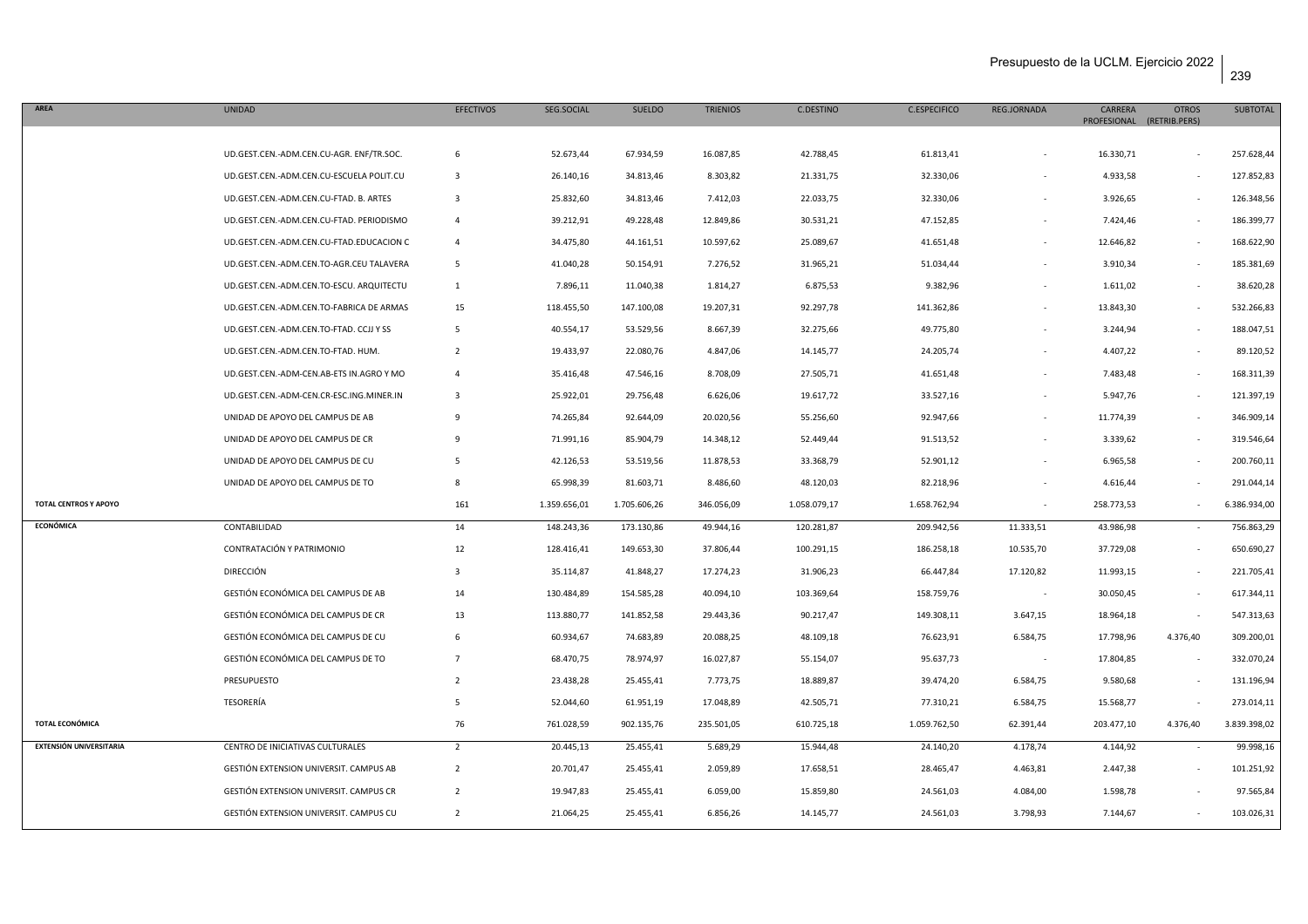| AREA                                 | <b>UNIDAD</b>                            | <b>EFECTIVOS</b>        | SEG.SOCIAL   | SUELDO       | <b>TRIENIOS</b> | C.DESTINO  | <b>C.ESPECIFICO</b> | REG.JORNADA              | CARRERA<br>PROFESIONAL | <b>OTROS</b><br>(RETRIB.PERS) | <b>SUBTOTAL</b> |
|--------------------------------------|------------------------------------------|-------------------------|--------------|--------------|-----------------|------------|---------------------|--------------------------|------------------------|-------------------------------|-----------------|
|                                      | GESTIÓN EXTENSION UNIVERSIT. CAMPUS TO   | $\overline{2}$          | 18.794,84    | 25.455,41    | 3.594,56        | 15.288,31  | 24.561,03           | 3.989,02                 | 243,36                 |                               | 91.926,53       |
|                                      | UD. DE EXT. UNIV.                        | -5                      | 50.489,60    | 61.951,19    | 13.012,65       | 43.949,13  | 66.220,36           |                          | 13.526,62              |                               | 249.149,55      |
|                                      | UD. DE EXT. UNIV.-SERV. DE PUBLICACIONES | $\overline{3}$          | 29.594,32    | 36.495,78    | 6.480,98        | 25.063,40  | 37.836,00           |                          | 4.982,56               |                               | 140.453,04      |
| TOTAL EXTENSIÓN UNIVERSITARIA        |                                          | 18                      | 181.037,44   | 225.724,00   | 43.752,63       | 147.909,38 | 230.345,11          | 20.514,48                | 34.088,29              |                               | 883.371,34      |
| <b>GESTIÓN ACADÉMICA</b>             | CENTRO DE ESTUDIOS DE POSTGRADO          | $\overline{\mathbf{3}}$ | 31.109,64    | 38.473,62    | 5.763,55        | 25.063,40  | 46.043,29           | 3.950,95                 | 3.498,87               | $\sim$                        | 153.903,33      |
|                                      | <b>CENTRO DE LENGUAS</b>                 | $\overline{2}$          | 19.163,51    | 25.455,41    | 6.051,58        | 15.944,48  | 25.319,87           | $\sim$                   | 1.794,86               |                               | 93.729,70       |
|                                      | DIRECCIÓN                                | 1                       | 12.765,91    | 16.392,87    | 6.197,81        | 13.586,85  | 29.964,15           | 7.344,98                 | 5.131,63               |                               | 91.384,19       |
|                                      | GESTIÓN ACADÉMICA                        | 11                      | 110.824,14   | 130.181,29   | 44.346,68       | 91.130,53  | 153.063,32          | 6.584,75                 | 32.485,92              |                               | 568.616,64      |
|                                      | GESTIÓN ACADÉMICA DEL CAMPUS DE AB       | 20                      | 186.659,81   | 234.316,15   | 58.907,71       | 156.164,79 | 225.103,49          | $\sim$                   | 38.417,70              |                               | 899.569,67      |
|                                      | GESTIÓN ACADÉMICA DEL CAMPUS DE CR       | 18                      | 156.298,83   | 195.372,15   | 45.412,11       | 128.631,10 | 198.764,46          | $\overline{\phantom{a}}$ | 29.432,28              |                               | 753.910,93      |
|                                      | GESTIÓN ACADÉMICA DEL CAMPUS DE CU       | 9                       | 90.663,21    | 107.805,02   | 34.411,66       | 71.627,05  | 113.213,70          | $\sim$                   | 29.140,12              |                               | 446.860,76      |
|                                      | GESTIÓN ACADÉMICA DEL CAMPUS DE TO       | 18                      | 157.413,37   | 192.007,49   | 38.282,97       | 125.824,51 | 203.545,55          | $\sim$                   | 26.632,29              |                               | 743.706,18      |
|                                      | ORD. ACAD. E INNOV. DOC.                 | 5                       | 51.876,81    | 58.586,54    | 17.350,77       | 42.856,56  | 79.496,62           | 6.584,75                 | 13.221,42              |                               | 269.973,47      |
|                                      | ORD. ACAD. E INNOV. DOC.-UD. EDU. MÉDICA | $\overline{a}$          | 42.014,42    | 51.206,33    | 10.777,97       | 31.237,36  | 53.820,61           | 5.571,89                 | 5.096,40               |                               | 199.724,97      |
|                                      | PROMOC. DE EMPLEO Y RELAC. CON EMPRESAS  | 10                      | 102.162,39   | 134.026,33   | 18.239,56       | 76.302,32  | 122.021,89          | 6.990,51                 | 14.581,53              |                               | 474.324,52      |
|                                      | RELACIONES INTERNACIONALES               | 14                      | 141.435,74   | 159.917,78   | 24.674,27       | 104.246,71 | 200.856,91          | $\sim$                   | 22.662,10              |                               | 653.793,52      |
|                                      | UNIDAD TÉC.DE ACREDITACIÓN, SEGUIMIE.EVA | $\overline{4}$          | 42.506,52    | 47.536,16    | 7.268,38        | 29.434,08  | 60.590,18           | 14.891,92                | 6.515,07               |                               | 208.742,31      |
| TOTAL GESTIÓN ACADÉMICA              |                                          | 119                     | 1.144.894,31 | 1.391.277,14 | 317.685,02      | 912.049,75 | 1.511.804,04        | 51.919,75                | 228.610,19             |                               | 5.558.240,20    |
| <b>INFRAESTRUCTURAS</b>              | DIRECCIÓN                                | $\overline{3}$          | 34.539,73    | 42.143,79    | 7.685,78        | 30.107,10  | 66.447,84           | 16.411,39                | 5.337,91               |                               | 202.673,54      |
|                                      | <b>GESTIÓN TÉCNICA</b>                   | $\overline{\mathbf{3}}$ | 30.336,87    | 36.495,78    | 3.810,48        | 22.033,33  | 38.877,59           | 10.890,42                | 2.147,76               |                               | 144.592,22      |
|                                      | GESTIÓN TÉCNICA DE INFRAESTR. CAMPUS AB  | $\mathbf{A}$            | 40.643,15    | 47.536,16    | 11.352,31       | 31.236,93  | 55.025,84           | 14.891,67                | 9.549,06               |                               | 210.235,12      |
|                                      | GESTIÓN TÉCNICA DE INFRAESTR. CAMPUS CR  | $\overline{\mathbf{3}}$ | 31.264,27    | 33.121,13    | 8.624,55        | 23.962,55  | 43.434,62           | 11.143,91                | 6.358,38               |                               | 157.909,41      |
|                                      | GESTIÓN TÉCNICA DE INFRAESTR. CAMPUS CU  | $\overline{a}$          | 40.271,13    | 45.853,83    | 8.047,78        | 29.438,22  | 55.025,84           | 13.878,69                | 2.909,66               |                               | 195.425,15      |
|                                      | GESTIÓN TÉCNICA DE INFRAESTR. CAMPUS TO  | -5                      | 50.630,57    | 58.576,54    | 9.308,42        | 38.112,46  | 66.617,06           | 17.222,05                | 4.460,12               |                               | 244.927,22      |
| TOTAL INFRAESTRUCTURAS               |                                          | 22                      | 227.685,71   | 263.727,24   | 48.829,32       | 174.890,59 | 325.428,78          | 84.438,13                | 30.762,89              | $\sim$                        | 1.155.762,65    |
| <b>INVESTIGACIÓN Y DEPARTAMENTOS</b> | CENTROS DE DOC.-CEN. DE EST. DE CLM      | $\mathbf{1}$            | 10.557,50    | 14.415,03    | 4.096,08        | 7.972,24   | 11.186,38           | $\sim$                   | 3.410,06               |                               | 51.637,29       |
|                                      | CENTROS DE DOC.-CEN. EST. DE COOP. INST. | $\overline{3}$          | 27.702,14    | 34.813,46    | 5.688,44        | 23.832,03  | 36.096,98           |                          | 7.359,52               |                               | 135.492,58      |
|                                      | CENTROS DE DOC.-CEPLI                    | $\overline{2}$          | 16.226,00    | 20.398,43    | 5.259,04        | 13.444,19  | 19.310,70           | $\sim$                   | 4.723,81               |                               | 79.362,17       |
|                                      | CENTROS DE DOC.-ESC. DE TRAD. DE TO      | $\overline{3}$          | 23.269,09    | 31.438,81    | 7.371,19        | 19.617,72  | 23.856,60           | $\sim$                   | 2.455,45               |                               | 108.008,86      |
|                                      | CENTROS DE DOC.-MIDE                     | 1                       | 8.078,40     | 11.040,38    | 2.298,51        | 5.471,95   | 9.283,00            |                          | 3.339,62               |                               | 39.511,86       |
|                                      | <b>CENTROS DE INV.-CRIB</b>              | 1                       | 8.841,71     | 11.040,38    | 3.295,82        | 7.972,24   | 9.451,65            | $\sim$                   | 2.643,46               |                               | 43.245,26       |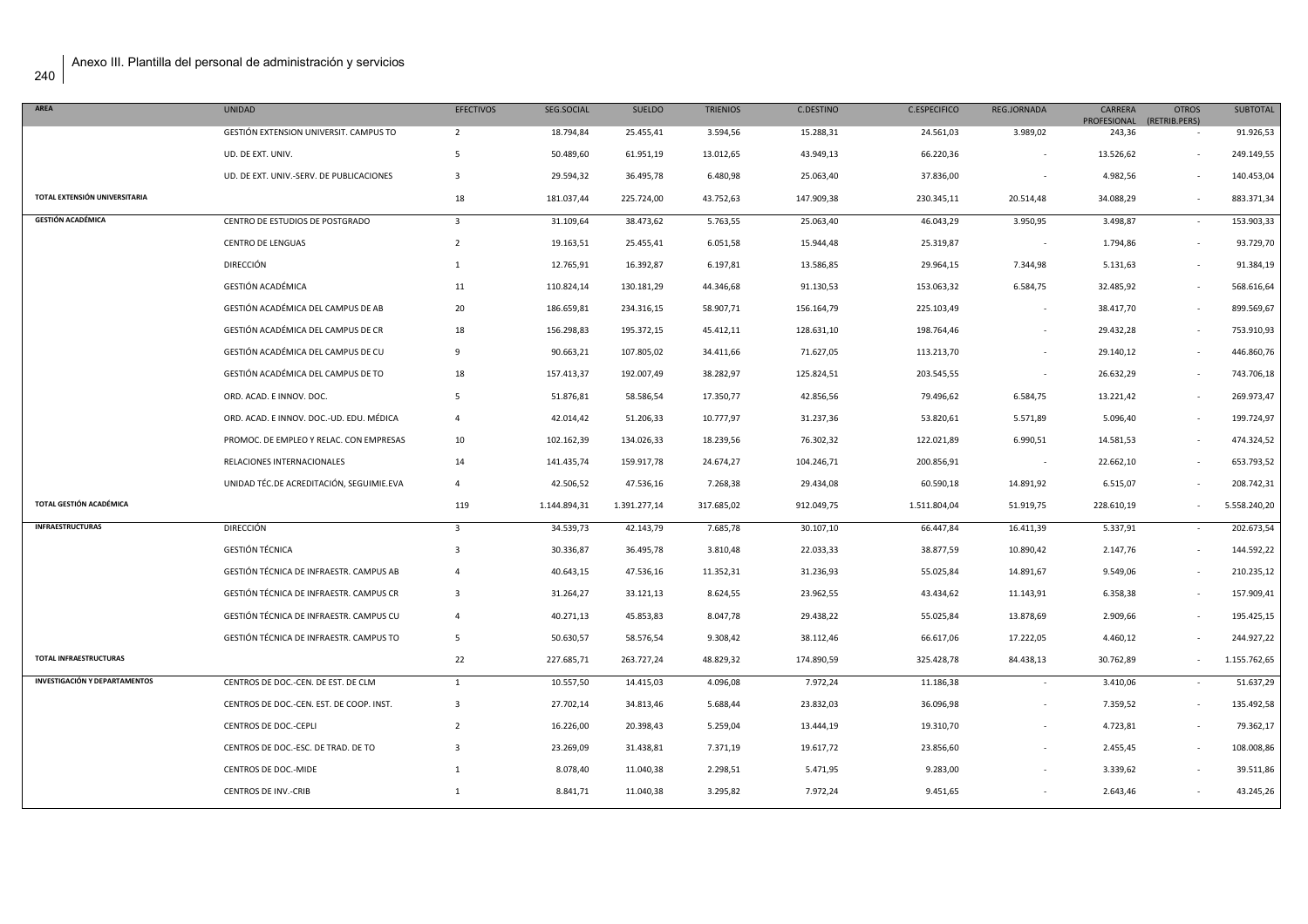| AREA                                | <b>UNIDAD</b>                            | <b>EFECTIVOS</b>        | SEG.SOCIAL   | <b>SUELDO</b> | <b>TRIENIOS</b> | C.DESTINO    | <b>C.ESPECIFICO</b> | REG.JORNADA | CARRERA                  | <b>OTROS</b><br>PROFESIONAL (RETRIB.PERS) | <b>SUBTOTAL</b> |
|-------------------------------------|------------------------------------------|-------------------------|--------------|---------------|-----------------|--------------|---------------------|-------------|--------------------------|-------------------------------------------|-----------------|
|                                     | CENTROS DE INV.-I3A                      | 1                       | 9.815,70     | 14.415,03     | 4.121,49        | 7.972,24     | 9.451,65            | $\sim$      | 2.232,97                 | $\sim$                                    | 48.009,07       |
|                                     | CENTROS DE INV.-ICAM                     | 1                       | 8.844,67     | 11.040,38     | 1.682,76        | 6.173,53     | 9.451,65            | $\sim$      | $\sim$                   | $\sim$                                    | 37.192,98       |
|                                     | CENTROS DE INV.-IDR                      | $\mathbf{1}$            | 12.765,91    | 14.415,03     | 5.618,61        | 9.686,27     | 14.688,55           | 4.843,74    | 3.289,70                 | $\sim$                                    | 65.307,80       |
|                                     | CENTROS DE INV.-INEI                     | $\mathbf{1}$            | 10.866,10    | 11.040,38     | 2.059,89        | 6.173,53     | 12.066,03           | 3.487,42    | $\overline{\phantom{a}}$ | $\sim$                                    | 45.693,35       |
|                                     | CENTROS DE INV.-IREC                     | 1                       | 7.249,25     | 9.358,05      | 280,46          | 5.471,95     | 8.124,32            | $\sim$      |                          | $\sim$                                    | 30.484,04       |
|                                     | CENTROS DE INV.-IRICA                    | $\overline{2}$          | 20.450,57    | 25.455,41     | 7.410,32        | 15.859,80    | 24.140,20           | 4.843,74    | 3.891,97                 | $\sim$                                    | 102.051,99      |
|                                     | CENTROS DE INV.-ITQUIMA                  | $\overline{2}$          | 19.224,02    | 25.455,41     | 7.422,46        | 15.944,48    | 24.140,20           | 1.522,41    | 316,68                   | $\overline{\phantom{a}}$                  | 94.025,65       |
|                                     | CENTROS EXP.-CEN. DE EXP. ANIMAL         | 1                       | 12.765,91    | 14.415,03     | 2.177,41        | 9.114,78     | 18.013,08           | 6.078,51    | 1.478,17                 | $\overline{\phantom{a}}$                  | 64.042,89       |
|                                     | CENTROS EXP.-ESTAC. DE EXP. AGROFORESTAL | 1                       | 8.780,09     | 11.040,38     | 1.814,27        | 5.471,95     | 10.656,59           | 3.100,15    | 2.080,44                 | $\sim$                                    | 42.943,88       |
|                                     | DIRECCIÓN                                | $\overline{2}$          | 25.531,82    | 30.807,90     | 12.672,64       | 23.933,57    | 50.687,57           | 13.676,36   | 7.390,93                 | $\sim$                                    | 164.700,79      |
|                                     | ESCUELA INTERNACIONAL DE DOCTORADO       | $\overline{\mathbf{3}}$ | 35.148,29    | 43.245,08     | 13.027,22       | 29.147,19    | 48.063,62           | 3.950,95    | 8.231,68                 | $\epsilon$                                | 180.814,03      |
|                                     | GESTIÓN DE LA INVESTIGACIÓN              | 18                      | 185.006,23   | 231.372,01    | 48.781,05       | 146.156,09   | 258.538,40          | 6.584,75    | 46.104,56                | $\sim$                                    | 922.543,09      |
|                                     | GESTIÓN DE LA INVESTIGACIÓN CAMPUS DE AB | $\overline{2}$          | 18.352,77    | 22.080,76     | 3.067,63        | 14.145,77    | 24.532,90           | $\sim$      | 1.575,86                 | $\sim$                                    | 83.755,68       |
|                                     | GESTIÓN DE LA INVESTIGACIÓN CAMPUS DE CR | $\overline{2}$          | 17.600,23    | 20.398,43     | 4.189,47        | 14.145,77    | 24.532,90           | $\sim$      | 5.216,84                 | $\sim$                                    | 86.083,63       |
|                                     | GESTIÓN DE LA INVESTIGACIÓN CAMPUS DE TO | $\mathbf{1}$            | 9.624,15     | 11.040,38     | 1.945,79        | 7.972,24     | 13.670,10           | $\sim$      | 2.819,54                 | $\sim$                                    | 47.072,20       |
|                                     | GESTIÓN DEPARTAMENTOS CAMPUS AB          | 13                      | 109.567,24   | 148.591,89    | 25.677,30       | 88.284,24    | 121.978,47          | 9.612,07    | 20.331,06                | $\sim$                                    | 524.042,27      |
|                                     | GESTIÓN DEPARTAMENTOS CAMPUS CR          | 12                      | 100.910,18   | 124.072,90    | 26.876,82       | 84.874,61    | 112.595,52          | 9.118,31    | 11.709,80                | $\sim$                                    | 470.158,14      |
|                                     | GESTIÓN DEPARTAMENTOS CAMPUS CU          | 1                       | 8.541,50     | 11.040,38     | 2.357,77        | 7.972,24     | 9.382,96            | 835,87      | 1.646,18                 | $\sim$                                    | 41.776,89       |
|                                     | GESTIÓN DEPARTAMENTOS CAMPUS TO          | $\overline{\mathbf{3}}$ | 22.543,77    | 29.756,48     | 1.682,76        | 18.520,59    | 28.148,88           | 2.051,55    | 2.080,44                 | $\sim$                                    | 104.784,46      |
|                                     | OTRI - OFIC. DE TRANSF. DE RES. DE INV.  | -5                      | 59.987,48    | 72.656,17     | 21.143,11       | 43.949,13    | 78.542,43           | 7.598,10    | 11.488,68                | $\sim$                                    | 295.365,10      |
|                                     | TÉCNICOS DE LABORATORIO CAMPUS DE AB     | 30                      | 301.971,22   | 339.662,96    | 90.266,31       | 209.781,05   | 355.950,42          | 115.087,09  | 62.446,49                | $\sim$                                    | 1.475.165,54    |
|                                     | TÉCNICOS DE LABORATORIO CAMPUS DE CR     | 34                      | 340.650,78   | 397.313,07    | 81.917,22       | 232.630,48   | 400.182,58          | 121.593,02  | 61.039,99                | $\sim$                                    | 1.635.327,14    |
|                                     | TÉCNICOS DE LABORATORIO CAMPUS DE CU     | 8                       | 79.244,29    | 95.072,32     | 18.291,39       | 54.389,66    | 95.118,79           | 30.224,48   | 15.246,87                | $\sim$                                    | 387.587,81      |
|                                     | TÉCNICOS DE LABORATORIO CAMPUS DE TO     | 9                       | 87.945,50    | 99.373,40     | 18.316,96       | 65.652,44    | 107.184,82          | 29.174,41   | 10.098,07                | $\epsilon$                                | 417.745,59      |
| TOTAL INVESTIGACIÓN Y DEPARTAMENTOS |                                          | 165                     | 1.608.062,50 | 1.936.265,67  | 430.810,18      | 1.201.733,97 | 1.969.027,93        | 373.382,91  | 304.648,84               | $\sim$                                    | 7.823.932,01    |
| RRHH Y ADMINISTRATIVA               | DESARROLLO PROFESIONAL Y ACCIÓN SOCIAL   | $\overline{4}$          | 40.873,81    | 45.853,83     | 13.514,45       | 30.535,35    | 61.077,13           | 6.584,75    | 13.221,42                | $\sim$                                    | 211.660,75      |
|                                     | <b>DIRECCIÓN</b>                         | $\overline{2}$          | 21.161,50    | 27.433,25     | 3.791,91        | 20.462,38    | 40.582,90           | 10.384,17   | 4.938,85                 | $\sim$                                    | 128.754,96      |
|                                     | GESTIÓN ADMINISTRATIVA CAMPUS AB         | 9                       | 80.950,50    | 97.986,59     | 19.800,36       | 61.097,41    | 96.479,25           | 7.599,20    | 15.055,79                | $\overline{\phantom{a}}$                  | 378.969,10      |
|                                     | GESTIÓN ADMINISTRATIVA CAMPUS CR         | 9                       | 83.745,98    | 97.691,07     | 32.582,53       | 62.451,58    | 104.075,07          | 4.843,98    | 18.612,98                | $\sim$                                    | 404.003,20      |
|                                     | GESTIÓN ADMINISTRATIVA CAMPUS CU         | -6                      | 58.517,59    | 76.661,73     | 19.479,06       | 44.681,12    | 71.682,74           | 4.938,96    | 15.280,86                | $\sim$                                    | 291.242,07      |
|                                     | GESTIÓN ADMINISTRATIVA CAMPUS TO         | $\overline{7}$          | 65.987,94    | 77.302,64     | 13.521,45       | 51.515,39    | 89.871,75           | 4.654,02    | 11.245,00                |                                           | 314.098,18      |
|                                     |                                          |                         |              |               |                 |              |                     |             |                          |                                           |                 |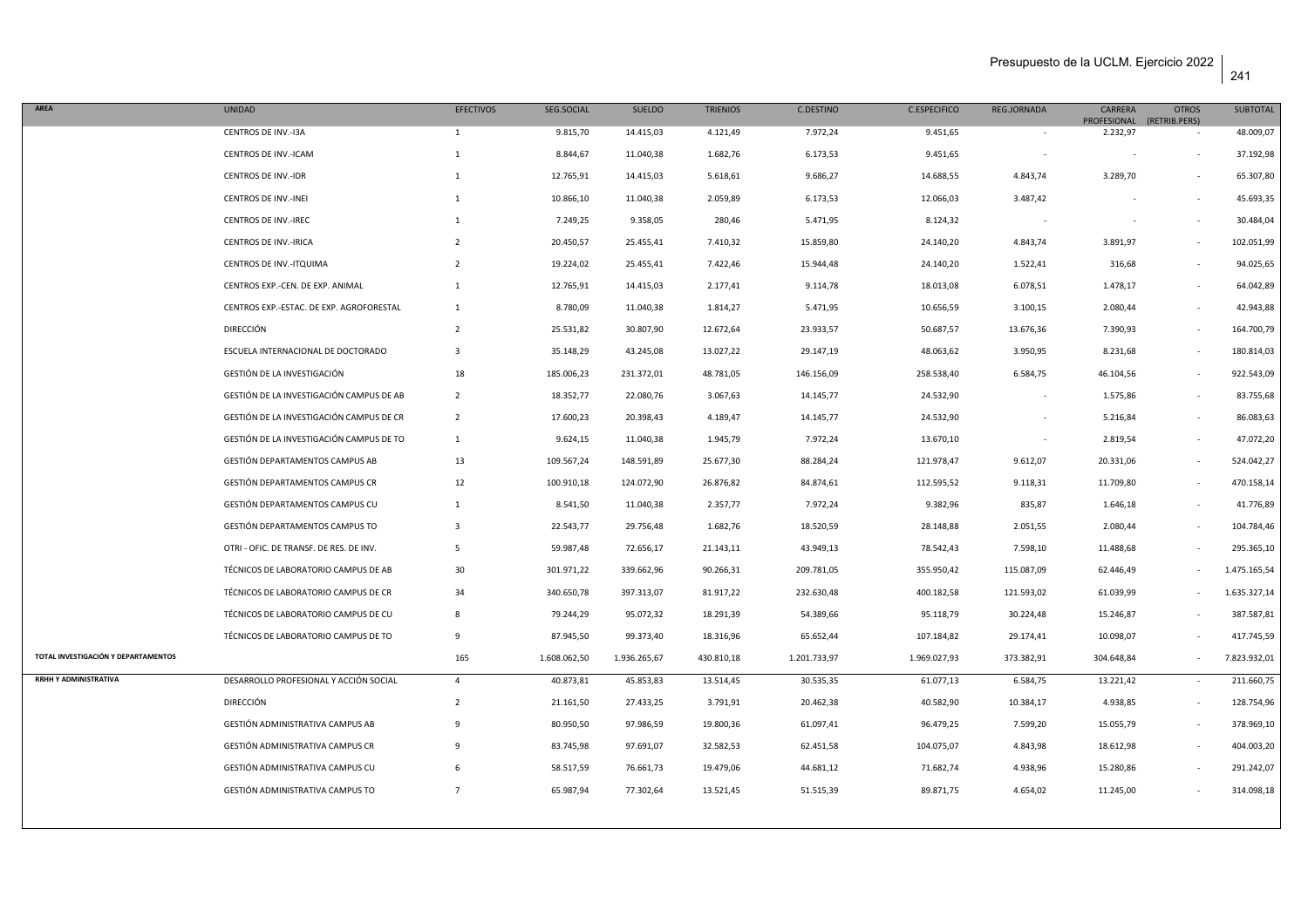| AREA                               | <b>UNIDAD</b>                            | <b>EFECTIVOS</b>        | SEG.SOCIAL    | <b>SUELDO</b> | <b>TRIENIOS</b> | <b>C.DESTINO</b> | <b>C.ESPECIFICO</b> | REG.JORNADA              | CARRERA<br>PROFESIONAL (RETRIB.PERS) | <b>OTROS</b> | <b>SUBTOTAL</b> |
|------------------------------------|------------------------------------------|-------------------------|---------------|---------------|-----------------|------------------|---------------------|--------------------------|--------------------------------------|--------------|-----------------|
|                                    | RECURSOS HUMANOS                         | 17                      | 156.321,36    | 193.048,91    | 48.984,83       | 130.922,04       | 205.073,22          | 7.091,61                 | 31.895,80                            |              | 773.337,78      |
|                                    | <b>RETRIBUCIONES</b>                     | 8                       | 84.126,03     | 98.742,49     | 29.266,00       | 67.213,82        | 126.236,06          | 13.169,51                | 22.412,21                            |              | 441.166,11      |
| TOTAL RRHH Y ADMINISTRATIVA        |                                          | 62                      | 591.684,70    | 714.720,51    | 180.940,59      | 468.879,09       | 795.078,13          | 59.266,20                | 132.662,91                           |              | 2.943.232,13    |
| <b>SERVICIOS</b>                   | COORDINACIÓN DE SERVICIOS GENERALES      | $\mathbf{1}$            | 12.765,91     | 14.415,03     | 6.764,01        | 9.686,27         | 18.932,71           | 3.798,93                 | 4.464,50                             |              | 70.827,35       |
|                                    | PREVENCIÓN Y MEDIO AMBIENTE              | 9                       | 85.862,05     | 111.179,67    | 12.953,39       | 71.369,73        | 120.439,80          | 6.584,75                 | 9.561,65                             |              | 417.951,05      |
|                                    | SERV. REPROG. Y DIGITALIZ.-ALBACETE      |                         | 40.058,10     | 44.161,51     | 17.279,51       | 24.343,12        | 53.041,35           | 6.743,02                 | 10.299,58                            |              | 195.926,18      |
|                                    | SERV. REPROG. Y DIGITALIZ.-CIUDAD REAL   | 4                       | 36.906,57     | 44.161,51     | 5.370,14        | 22.983,80        | 49.652,85           | 6.268,47                 | 9.142,78                             |              | 174.486,12      |
|                                    | SERV. REPROG. Y DIGITALIZ.-CUENCA        | $\overline{2}$          | 20.625,62     | 22.080,76     | 8.791,62        | 12.347,06        | 27.618,81           | 3.419,12                 | 5.997,96                             |              | 100.880,95      |
|                                    | SERV. REPROG. Y DIGITALIZ.-TOLEDO        | 1                       | 11.423,06     | 11.040,38     | 4.473,07        | 7.972,24         | 16.601,79           | 2.089,37                 | 2.270,86                             |              | 55.870,75       |
|                                    | SERVICIO CONDUCTORES                     | 10                      | 103.197,11    | 107.039,13    | 19.863,62       | 62.087,30        | 117.541,54          | 70.121,74                | 10.926,64                            |              | 490.777,07      |
|                                    | SERVICIOS GENERALES CAMPUS DE AB         | 45                      | 344.312,27    | 453.076,51    | 105.559,47      | 254.988,96       | 443.782,42          | $\sim$                   | 57.764,87                            |              | 1.659.484,51    |
|                                    | SERVICIOS GENERALES CAMPUS DE CR         | 66                      | 495.139,25    | 641.421,53    | 94.069,93       | 349.177,99       | 641.741,34          |                          | 54.184,39                            |              | 2.275.734,43    |
|                                    | SERVICIOS GENERALES CAMPUS DE CU         | 34                      | 250.186,45    | 328.267,70    | 42.542,98       | 177.955,50       | 345.444,48          |                          | 38.837,22                            |              | 1.183.234,33    |
|                                    | SERVICIOS GENERALES CAMPUS DE TO         | 46                      | 337.078,46    | 442.365,43    | 74.799,35       | 246.112,23       | 438.659,89          | $\overline{\phantom{a}}$ | 45.106,63                            |              | 1.584.122,00    |
| <b>TOTAL SERVICIOS</b>             |                                          | 222                     | 1.737.554,84  | 2.219.209,17  | 392.467,09      | 1.239.024,19     | 2.273.456,97        | 99.025,39                | 248.557,08                           |              | 8.209.294,73    |
| <b>TECNOLOGÍA Y COMUNICACIONES</b> | CENTRO DE TECNOLOGÍAS Y CONTENIDOS DIGIT | $\overline{7}$          | 73.910,58     | 82.635,14     | 23.355.37       | 50.324,86        | 96.258.05           | 11.016.98                | 13.093,90                            |              | 350.594,88      |
|                                    | DESARROLLO DE SERVICIOS                  | $\overline{\mathbf{3}}$ | 35.475,53     | 41.848,27     | 10.504,80       | 28.004,65        | 60.924,91           | 6.584,75                 | 11.185,00                            |              | 194.527,91      |
|                                    | <b>DIRECCIÓN</b>                         | $\overline{3}$          | 35.350,18     | 41.848,27     | 14.824,21       | 32.476,72        | 66.447,84           | 17.273,09                | 12.352,39                            |              | 220.572,70      |
|                                    | GESTIÓN DE APLICACIONES                  | 11                      | 129.590,56    | 163.683,05    | 53.230,98       | 107.081,01       | 202.572,80          | 6.584,75                 | 29.217,81                            |              | 691.960,96      |
|                                    | <b>GESTIÓN DE SERVICIOS</b>              | 3                       | 36.637,49     | 45.222,92     | 12.781,17       | 31.521,53        | 60.924,91           | 6.584,75                 | 9.745,72                             |              | 203.418,49      |
|                                    | GESTIÓN TECNOLOGÍA Y COMUNIC. CAMPUS AB  | 17                      | 172.947,69    | 209.912,16    | 53.372,21       | 133.913,13       | 228.395,32          | 6.154,15                 | 42.854,96                            |              | 847.549,62      |
|                                    | GESTIÓN TECNOLOGÍA Y COMUNIC. CAMPUS CR  | 16                      | 153.214,14    | 180.020,70    | 33.846,74       | 116.111,54       | 215.621,15          | 2.469,30                 | 27.697,52                            | 1.132,08     | 730.113,16      |
|                                    | GESTIÓN TECNOLOGÍA Y COMUNIC. CAMPUS CU  | 12                      | 125.521,52    | 142.608,48    | 30.382,41       | 92.652,07        | 170.918,61          | 5.956,72                 | 25.947,12                            |              | 593.986,93      |
|                                    | GESTIÓN TECNOLOGÍA Y COMUNIC. CAMPUS TO  | 14                      | 136.375,88    | 164.689,24    | 32.985,66       | 102.755,74       | 191.489,09          | 5.861,86                 | 19.530,48                            |              | 653.687,95      |
|                                    | SISTEMAS Y REDES                         | 10                      | 121.927,41    | 152.061,64    | 36.787,71       | 99.020,38        | 193.919,12          | 6.584,75                 | 24.758,35                            | 1.729,08     | 636.788,43      |
| TOTAL TECNOLOGÍA Y COMUNICACIONES  |                                          | 96                      | 1.020.950,97  | 1.224.529,89  | 302.071,27      | 793.861,61       | 1.487.471,77        | 75.071,10                | 216.383,25                           | 2.861,16     | 5.123.201,03    |
| <b>TOTAL GENERAL</b>               |                                          | 1.147                   | 10.841.244,63 | 13.209.391,95 | 2.950.474,91    | 8.347.684,02     | 14.453.815,16       | 1.327.973,17             | 2.127.779,63                         | 7.237,56     | 53.265.601,02   |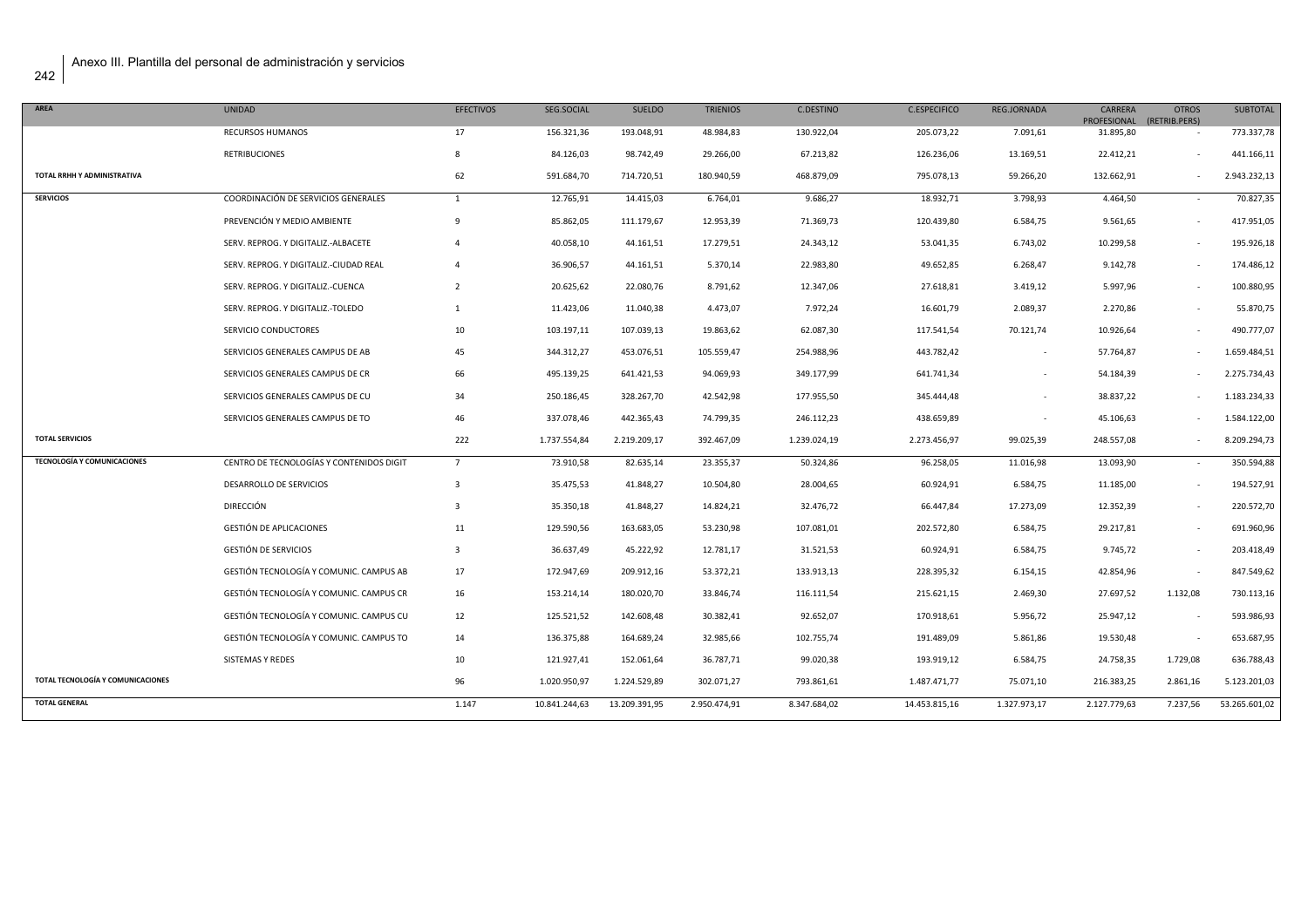| Funcionarios interinos por programas |                                             |                         |                         |               |                          |                    |                          |                |                                      |                          |                 |            |
|--------------------------------------|---------------------------------------------|-------------------------|-------------------------|---------------|--------------------------|--------------------|--------------------------|----------------|--------------------------------------|--------------------------|-----------------|------------|
|                                      |                                             |                         |                         |               |                          | <b>COMPLEMENTO</b> | <b>COMPLEMENTO</b>       | <b>REGIMEN</b> | <b>CARRERA</b>                       | <b>OTROS</b> (Retrib.    |                 |            |
| AREA                                 | <b>UNIDAD</b>                               | <b>EFECTIVOS</b>        | <b>SEGURIDAD SOCIAL</b> | <b>SUELDO</b> | <b>TRIENIOS</b>          | <b>DE DESTINO</b>  | <b>ESPECIFICO</b>        | <b>JORNADA</b> | <b>PROFESIONAL</b>                   | Personales)              | <b>SUBTOTAL</b> |            |
| INVESTIGACIÓN Y DEPARTAMENTOS        | Personal funcionario interino por programas | 16                      | 163.787,79              | 176.646,05    | 683,14                   | 98.776,47          | 193.056,46               | 55.798,73      |                                      |                          |                 | 688.748,65 |
| <b>Total general</b>                 |                                             | 16                      | 163.788                 | 176.646       | 683                      | 98.776             | 193.056                  | 55.799         |                                      | $\overline{\phantom{a}}$ |                 | 688.749    |
|                                      |                                             |                         |                         |               |                          |                    |                          |                |                                      |                          |                 |            |
| <b>Personal laboral</b>              |                                             |                         |                         |               |                          |                    |                          |                |                                      |                          |                 |            |
| <b>AREA</b>                          | <b>UNIDAD</b>                               | <b>EFECTIVOS</b>        | <b>SEGURIDAD SOCIAL</b> | <b>SUELDO</b> | <b>TRIENIOS</b>          |                    |                          |                | <b>CARRERA</b><br><b>PROFESIONAL</b> |                          | <b>SUBTOTAL</b> |            |
| ASISTENCIA A LA DIRECCIÓN            | VIC. DE ESTUDIANTES-GABINETE                | 1                       | 9.105,06                | 29.182,88     | $\overline{\phantom{a}}$ |                    |                          |                |                                      |                          |                 | 38.287,94  |
| Total ASISTENCIA A LA DIRECCIÓN      |                                             | $\mathbf{1}$            | 9.105,06                | 29.182,88     | $\sim$                   |                    |                          |                |                                      |                          |                 | 38.287,94  |
| <b>CENTROS Y APOYO</b>               | UD.GEST.CEN.-ADM.CEN.AB.FTAD.FARMACIA AB    | 1                       | 8.737,42                | 26.512,67     | 1.491,88                 |                    |                          |                |                                      |                          |                 | 36.741,97  |
|                                      | UD.GEST.CEN.-ADM.CEN.AB-FTAD. MEDICINA      | $\overline{2}$          | 16.482,00               | 49.711,23     | 3.115,68                 |                    |                          |                |                                      |                          |                 | 69.308,91  |
|                                      | UD.GEST.CEN.-ADM.CEN.TO-FTAD. CCJJ Y SS     | 1                       | 8.745,76                | 28.031,28     | $\overline{\phantom{a}}$ |                    |                          |                |                                      |                          |                 | 36.777,04  |
|                                      | UD.GEST.CEN.-ADM.CEN.TO-FTAD. HUM.          | $\mathbf{1}$            | 5.053,43                | 16.196,89     | $\sim$                   |                    |                          |                |                                      |                          |                 | 21.250,31  |
| Total CENTROS Y APOYO                |                                             | 5                       | 39.018,60               | 120.452,07    | 4.607,56                 |                    |                          |                |                                      |                          |                 | 164.078,23 |
| ECONÓMICA                            | CONTRATACIÓN Y PATRIMONIO                   | $\overline{2}$          | 19.044,20               | 59.426,36     | 1.612,75                 |                    |                          |                |                                      |                          |                 | 80.083,32  |
| Total ECONÓMICA                      |                                             | $\overline{2}$          | 19.044,20               | 59.426,36     | 1.612,75                 |                    |                          |                |                                      |                          |                 | 80.083,32  |
| INVESTIGACIÓN Y DEPARTAMENTOS        | GESTIÓN DE LA INVESTIGACIÓN CAMPUS DE AB    | 1                       | 10.676,40               | 34.219,22     | $\sim$                   |                    |                          |                |                                      |                          |                 | 44.895,61  |
|                                      | GESTIÓN DE LA INVESTIGACIÓN CAMPUS DE CR    | $\overline{\mathbf{3}}$ | 32.029,19               | 102.657,65    | $\sim$                   |                    |                          |                |                                      |                          |                 | 134.686,83 |
| Total INVESTIGACIÓN Y DEPARTAMENTOS  |                                             | $\overline{4}$          | 42.705,58               | 136.876,86    | $\sim$                   |                    |                          |                |                                      |                          |                 | 179.582,44 |
| <b>Total general</b>                 |                                             | 12                      | 109.873                 | 345.938       | 6.220                    |                    | $\overline{\phantom{a}}$ |                |                                      |                          |                 | 462.032    |
|                                      |                                             |                         |                         |               |                          |                    |                          |                |                                      |                          |                 |            |
|                                      |                                             |                         |                         |               |                          |                    |                          |                |                                      |                          |                 |            |
| <b>Personal laboral FEDER</b>        |                                             |                         |                         |               |                          |                    |                          |                |                                      |                          |                 |            |
| AREA                                 | <b>UNIDAD</b>                               | <b>EFECTIVOS</b>        | <b>SEGURIDAD SOCIAL</b> | <b>SUELDO</b> | <b>TRIENIOS</b>          |                    |                          |                | CARRERA<br><b>PROFESIONAL</b>        |                          | <b>SUBTOTAL</b> |            |
| INVESTIGACIÓN Y DEPARTAMENTOS        | Personal laboral FEDER                      | 13                      | 103.931,43              | 312.352,16    | 20.761,41                |                    |                          |                |                                      |                          |                 | 437.045,00 |
| <b>Total general</b>                 |                                             | 13                      | 103.931                 | 312.352       | 20.761                   |                    |                          |                |                                      |                          |                 | 437.045    |
|                                      |                                             |                         |                         |               |                          |                    |                          |                |                                      |                          |                 |            |
|                                      |                                             |                         |                         |               |                          |                    |                          |                |                                      |                          |                 |            |
| <b>TOTALES</b>                       |                                             | 1.188                   |                         |               |                          |                    |                          |                |                                      |                          | 54.853.426,60   |            |
|                                      |                                             |                         |                         |               |                          |                    |                          |                |                                      |                          |                 |            |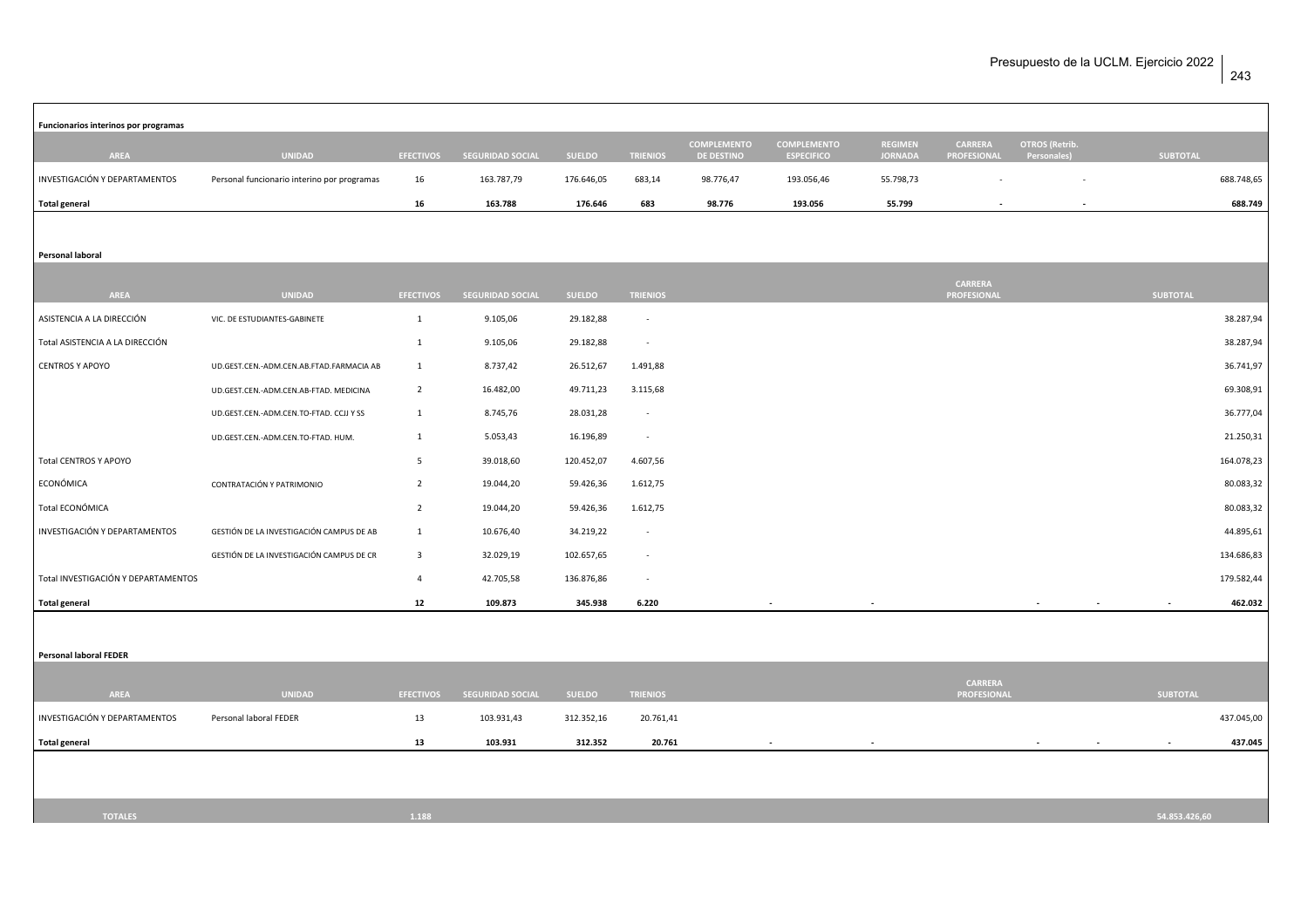Promoción interna OEP 2019-2020 (a desarrollar en 2021) 223.236,69 Promoción interna OEP 2021 115.086,00 **SUBTOTAL PROCESOS EN CURSO 338.322,69 OTRAS PARTIDAS** Valoración de Resultados Profesionales 2.631.204,96 Nuevos tramos carrera profesional 174.367,46 Nuevos trienios 115.000,00 1ª Fase implantación nueva RPT y otros 750.000,00 Sustituciones e imprevistos 983.388,00 Actividades Extraordinarias 416.052,00 Nuevas plazas 926.359,00 Seguridad Social estimada 594.758,29 Acción Social 138.820,00 **SUBTOTAL OTRAS PARTIDAS 6.609.949,71 TOTAL COSTES PLANTILLA PERSONAL DE ADMINISTRACIÓN Y SERVICIOS 61.801.699,00**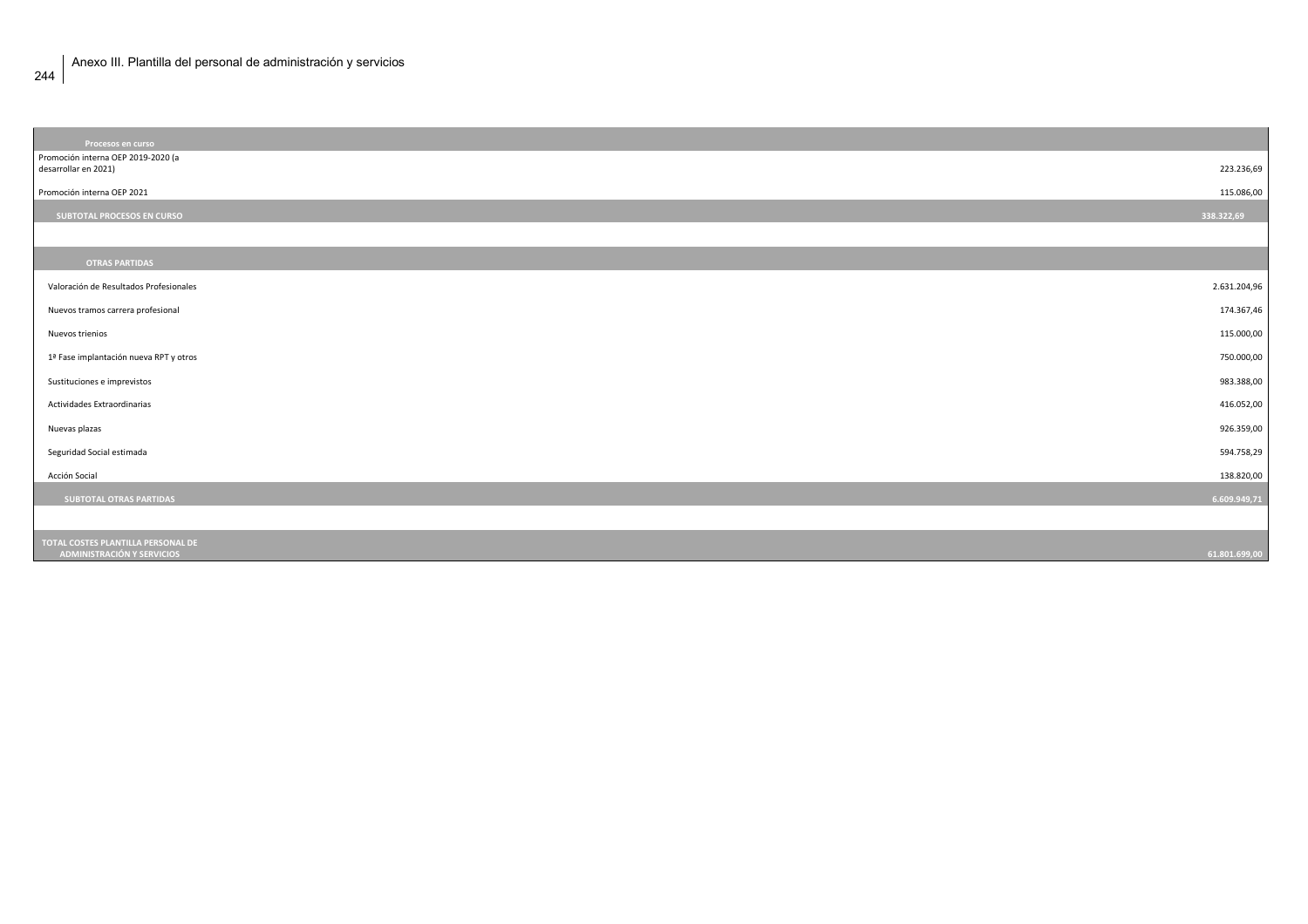## **Plantilla del Personal de Administración y Servicios por campus**

#### **Personal funcionario**

| <b>PERSONAL FUNCIONARIO. TOTALES POR</b><br><b>CAMPUS/SEDES</b> | <b>EFECTIVOS</b> | <b>SEGURIDAD</b><br><b>SOCIAL</b> | <b>SUELDO</b> | <b>TRIENIOS</b> | <b>COMPLEMENTO</b><br><b>DE DESTINO</b> | <b>COMPLEMENTO</b><br><b>ESPECIFICO</b> | <b>REGIMEN</b><br><b>JORNADA</b> | <b>CARRERA</b><br><b>PROFESIONAL</b> | <b>OTROS</b><br>(Retrib.<br>Personales) | <b>SUBTOTAL</b> |
|-----------------------------------------------------------------|------------------|-----------------------------------|---------------|-----------------|-----------------------------------------|-----------------------------------------|----------------------------------|--------------------------------------|-----------------------------------------|-----------------|
| ALBACETE                                                        | 303              | 2.887.112,40                      | 3.548.195,70  | 854.467,93      | 2.220.832,31                            | 3.703.538,42                            | 350.964,62                       | 607.680,62                           | $\overline{\phantom{a}}$                | 14.172.792,01   |
| ALMADEN                                                         | 14               | 123.775,79                        | 139.543,14    | 26.377,16       | 87.088,01                               | 150.813,79                              | 17.285,08                        | 14.985,30                            | $\overline{\phantom{a}}$                | 559.868,27      |
| <b>CIUDAD REAL</b>                                              | 466              | 4.549.229,17                      | 5.470.907,80  | 1.284.475,86    | 3.538.282,98                            | 6.318.781,48                            | 706.789,50                       | 928.158,64                           | 2.861,16                                | 22.799.486,58   |
| CUENCA                                                          | 156              | 1.440.879,50                      | 1.789.767,13  | 385.773,77      | 1.094.430,48                            | 1.871.528,23                            | 115.084,27                       | 311.576,37                           | 4.376,40                                | 7.013.416,16    |
| TALAVERA DE LA REINA                                            | 22               | 181.292,84                        | 220.236,30    | 30.760,41       | 132.134,41                              | 231.555,06                              | 7.185,49                         | 18.467,79                            | $\overline{\phantom{a}}$                | 821.632,30      |
| <b>TOLEDO</b>                                                   | 186              | 1.658.954,93                      | 2.040.741,87  | 368.619,78      | 1.274.915,83                            | 2.177.598,18                            | 130.664,20                       | 246.910,91                           | $\overline{\phantom{a}}$                | 7.898.405,70    |
| <b>TOTAL GENERAL</b>                                            | 1.147            | 10.841.245                        | 13.209.392    | 2.950.475       | 8.347.684                               | 14.453.815                              | 1.327.973                        | 2.127.780                            | 7.238                                   | 53.265.601      |
|                                                                 |                  |                                   |               |                 |                                         |                                         |                                  |                                      |                                         |                 |
| <b>Personal laboral</b>                                         |                  |                                   |               |                 |                                         |                                         |                                  |                                      |                                         |                 |
| PERSONAL LABORAL. TOTALES POR<br><b>CAMPUS/SEDES</b>            | <b>EFECTIVOS</b> | <b>SEGURIDAD</b><br><b>SOCIAL</b> | <b>SUELDO</b> | <b>TRIENIOS</b> |                                         |                                         |                                  | <b>CARRERA</b><br><b>PROFESIONAL</b> |                                         | <b>SUBTOTAL</b> |
| ALBACETE                                                        | 4                | 35.895,81                         | 110.443,11    | 4.607,56        |                                         |                                         |                                  |                                      |                                         | 150.946,48      |
| <b>CIUDAD REAL</b>                                              | 6                | 60.178,45                         | 191.266,89    | 1.612,75        |                                         |                                         |                                  |                                      |                                         | 253.058,09      |
| <b>TOLEDO</b>                                                   | $\overline{2}$   | 13.799,19                         | 44.228,17     | $\blacksquare$  |                                         |                                         |                                  |                                      |                                         | 58.027,36       |
| <b>SUBTOTAL PERSONAL FUNCIONARIO</b>                            | 12               | 109.873                           | 345.938       | 6.220           |                                         |                                         |                                  |                                      |                                         | 462.032         |

**Funcionarios interinos por** 

**programas**

|                               |                                            |                  | <b>SEGURIDAD</b> |               |                 |                   | <b>COMPLEMENTO COMPLEMENTO</b> | <b>REGIMEN</b> | <b>CARRERA</b>                 | <b>OTROS</b><br>(Retrib. |                 |
|-------------------------------|--------------------------------------------|------------------|------------------|---------------|-----------------|-------------------|--------------------------------|----------------|--------------------------------|--------------------------|-----------------|
| <b>AREA</b>                   | <b>UNIDAD</b>                              | <b>EFECTIVOS</b> | <b>SOCIAL</b>    | <b>SUELDO</b> | <b>TRIENIOS</b> | <b>DE DESTINO</b> | <b>ESPECIFICO</b>              | <b>JORNADA</b> | <b>PROFESIONAL Personales)</b> |                          | <b>SUBTOTAL</b> |
|                               | Personal<br>funcionario<br>interino<br>por |                  |                  |               |                 |                   |                                |                |                                |                          |                 |
| INVESTIGACIÓN Y DEPARTAMENTOS | programas                                  | 16               | 163.787,79       | 176.646,05    | 683,14          | 98.776,47         | 193.056,46                     | 55.798,73      | $\overline{\phantom{a}}$       | $\overline{\phantom{a}}$ | 688.748,65      |
| Total general                 |                                            | 16               | 163.788          | 176.646       | 683             | 98.776            | 193.056                        | 55.799         | $\,$ $\,$                      | $\sim$                   | 688.749         |
|                               |                                            |                  |                  |               |                 |                   |                                |                |                                |                          |                 |